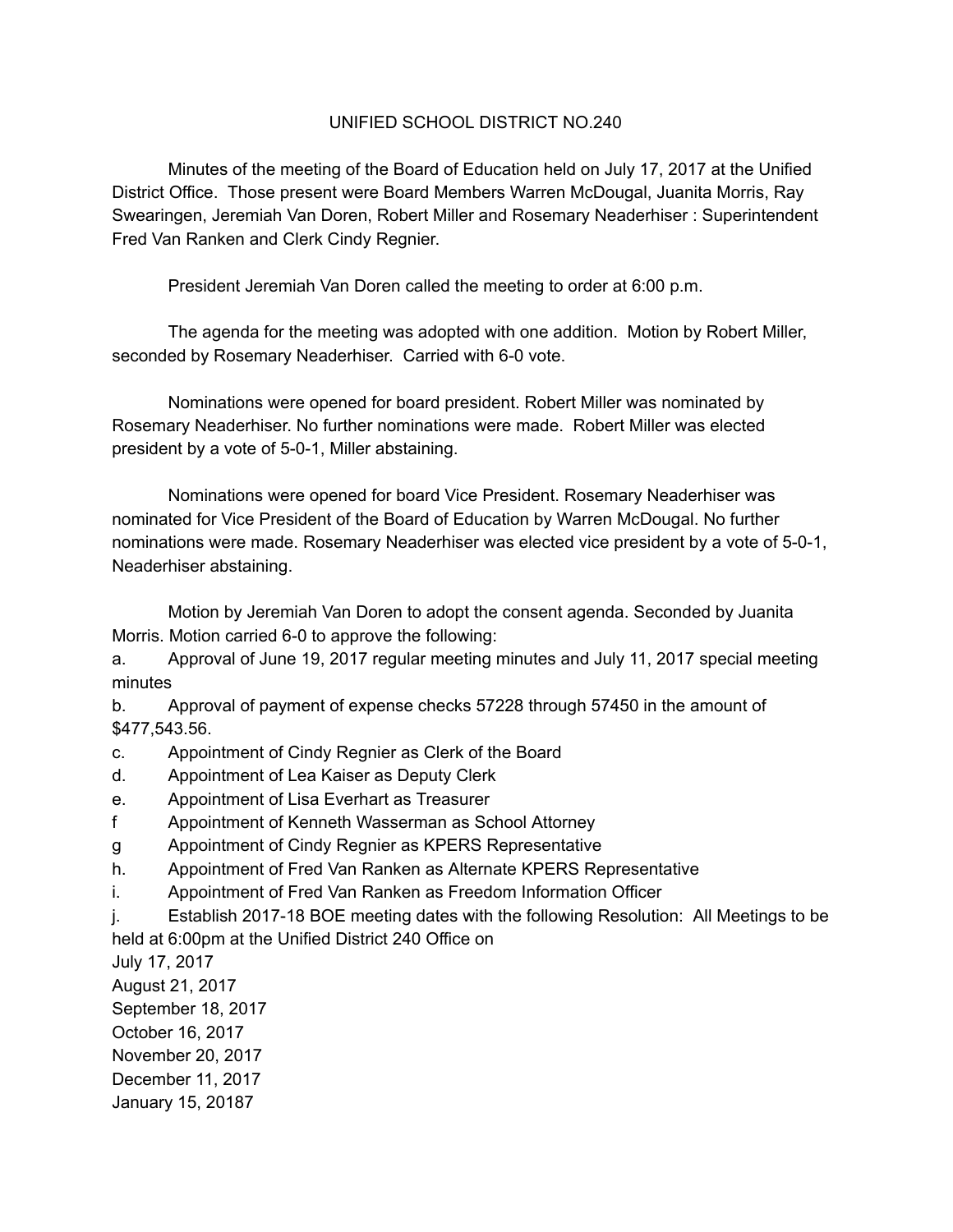February 19, 2018 March 12, 2018 April 16, 2018 May 21, 2018 June 18, 2018

k. Continuation of Federal Programs with Fred Van Ranken as the authorized representative and Craig Gantenbein as the supervising principal

l. Appointment of Craig Gantenbein as USD 240 Compliance Coordinator for Federal Funds including Title VI, Title VII, Title IX and Section 500 (UDU)

m. Appointment of Fred Van Ranken as Asbestos Program Manager

n. Designation of Fred Van Ranken as Hazard Communication Program Manager

o. Continuation of the Food Service Program and Special Milk Program and to approve income guidelines for free and reduced meals and for free milk.

p. Appointment of Fred Van Ranken as Food Service Hearing Officer

q. Responsibility of administering Activity Funds, authorization to sign checks and to make reports to the Board of Education assigned to:

| <b>Curtis Nightingale</b> | Bennington Jr. High/High School |
|---------------------------|---------------------------------|
| Craig Gantenbein          | <b>Bennington Grade School</b>  |
| Steven Kimmi              | <b>Tescott High School</b>      |
| Steven Kimmi              | <b>Tescott Grade School</b>     |
|                           |                                 |

r. The Textbook Rental Revolving Fund be in a separate BOE Activity Fund and Fred Van Ranken be charged with the responsibility of administering the Activity Funds and authorized to sign checks.

S. Establish the following banks as official depositories for funds under the control of the Board of Education:

Bennington State Bank

Accounts Payable

Board of Education Activity Fund

Bennington High School Activity Fund

Bennington Grade School Activity Fund

Bank of Tescott

Payroll Account Tescott High School Activity Fund Tescott Grade School Activity Fund

t. Waiver of G.A.A.P. Adopt the attached resolution concerning generally accepted accounting principles and fixed asset accounting.

u. Authorize the early payment of bills as authorized by Senate Bill 446.

v. Designate the Minneapolis Messenger as the official newspaper of the school district for the publication of required public notices

w. Appoint school principals as designated employees who shall report to the Secretary of Social and Rehabilitation Services, or a designee of the secretary, all cases of children who are not attending school as required by K.S.A. 72-1113 and amendments thereto:

Curtis Nightingale Bennington Jr. High/High School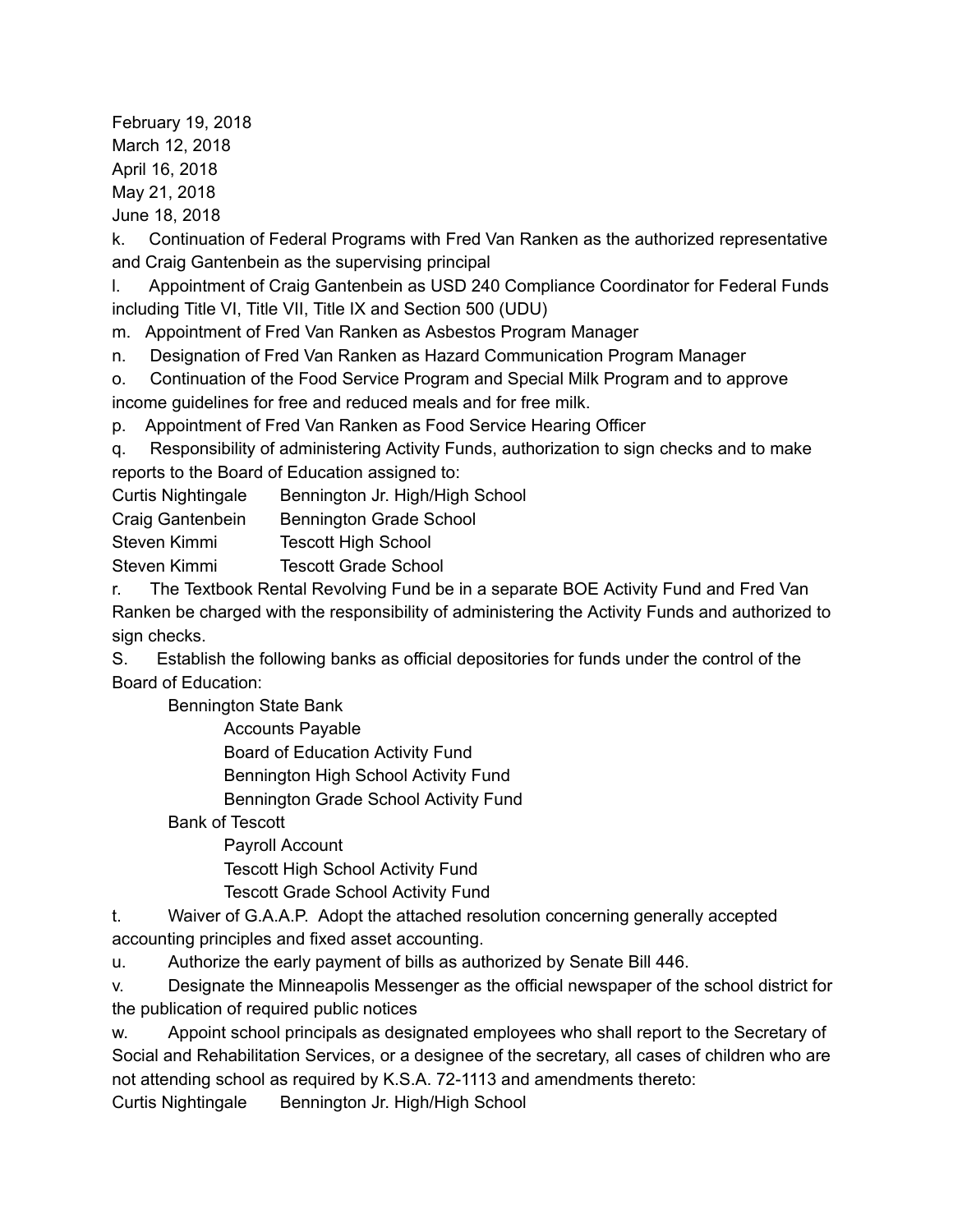Craig Gantenbein Bennington Grade School Steven Kimmi Tescott High School

Steven Kimmi Tescott Grade School

x. Appoint school principals and Crystal VanCoevern as coordinators for homeless children duties

y. Appoint Fred Van Ranken as hearing Officer for student long-term suspensions or expulsions.

z. Utilize the provisions of the School Year Alternatives as authorized by K.S.A. 72-1106 and to adopt the 2017-18 school calendar as outline below:

First Day of School August 17, 2017

Last Day of School May 23, 2017

Vacations and holidays as set forth on the attached calendar

With not less than:

465 school hours for kindergarten students

1116 school hours for students in grades 1 – 11

1086 school hours for students in grade 12

Motion by Rosemary Neaderhiser to purchases KASB and USA season passes for the district. Seconded by Warren McDougal. Motion carried 6-0.

Motion By Jeremiah Van Doren to amend the teacher substitute pay schedule as presented. Seconded by Rosemary Neaderhiser. Motion carried 6-0.

Motion by Warren McDougal to give Superintendent Van Ranken the Authority to publish the 2017-18 budget not exceeding a total of 56 mills. Seconded by Rosemary Neaderhiser. Motion  $carried$  6-0.

Motion by Jeremiah Van Doren to approve the electronic device policy. Seconded by Warren McDougal. Motion carried 6-0.

Motion by Rosemary Neaderhiser to approve the transfer of non-federal funds to Food Service as required. Seconded by Ray Swearingen. Motion carried 6-0.

Motion by Jeremiah Van Doren to accept the bid of Southern Bleacher on the condition an agreement can be reached with the company on the bleacher base. Seconded by Ray Swearingen. Motion carried 6-0.

Motion by Ray Swearingen to approve the MOU with Lincoln County. Seconded by Warren McDougal. Motion carried 6-0.

Motion by Jeremiah Van Doren to approve and support the Kansas Can Redesign Application. Seconded by Warren McDougal. Motion carried 6-0.